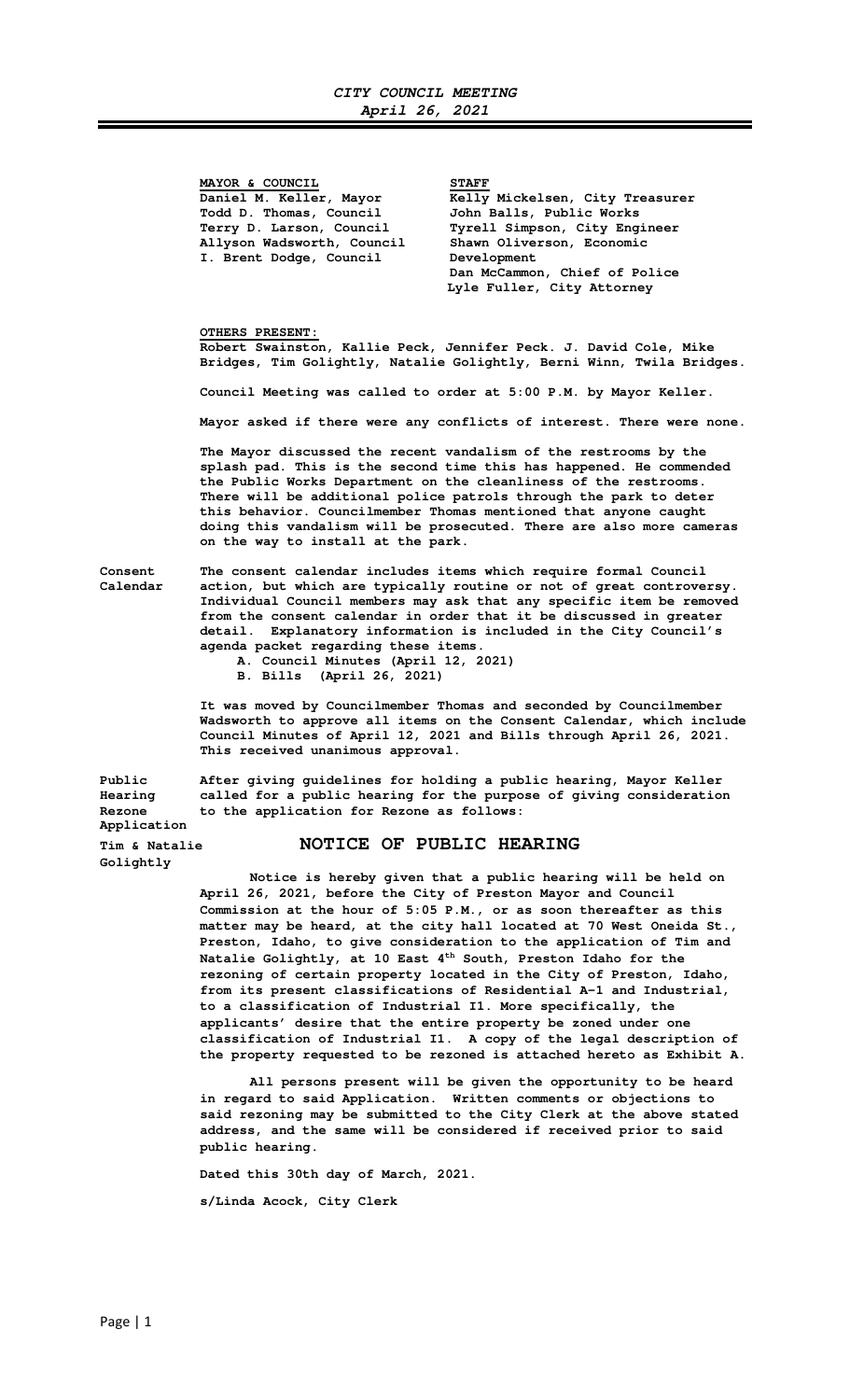## **EXHIBIT A LEGAL DESCRIPTION**

 **A PARCEL OF LAND LOCATED IN THE NORTHWEST QUARTER OF THE SOUTHWEST QUARTER OF SECTION 26, TOWNSHIP 15 SOUTH, RANGE 39 EAST, BOISE MERIDIAN, FRANKLIN COUNTY, IDAHO, AND MORE PARTICULARLY DESCRIBED AS FOLLOWS: BEGINNING AT THE WEST QUARTER CORNER OF SAID SECTION 26, FROM WHICH THE SOUTHWEST CORNER OF SECTION 26 BEARS SOUTH 00° 01' 32" WEST; THENCE SOUTH 00° 01' 32" WEST 148.50 FEET ALONG THE WEST BOUNDARY OF SAID SECTION 26 TO A MAG NAIL AND WASHER (PLS 9163) AT THE SOUTHWEST CORNER OF THE PARCEL OF LAND DESCRIBED IN INSTRUMENT NUMBER 277827; THENCE SOUTH 89° 48' 30" EAST 253.21 FEET ALONG THE SOUTH BOUNDARY OF SAID PARCEL TO A 5/8" REBAR AND CAP LABELED "A.L.S., PLS 9163 AT THE SOUTHEAST CORNER THEREOF;** 

**Tim Golightly addressed the council stating that this property has always been used in an industrial/commercial application so it may as well be all zoned industrial.** 

 **Engineer Simpson recommended the rezone be approved.** 

**Mayor Keller called for any comments in support of the rezone – there were none and no written comments.** 

**Mayor Keller called for any neutral comments and there were none and no written comments.** 

**Mayor Keller called for any comments against the rezone, there were none and no written comments.** 

**Councilmember Dodge made the motion to close the public hearing. Councilmember Wadsworth seconded the motion. Roll Call Vote as follows: Councilmember Thomas - Aye Councilmember Larson - Aye Councilmember Wadsworth – Aye**  Councilmember Dodge - Aye  **Motion passed unanimously.** 

**Ordinance Councilmember Dodge introduced Ordinance 2021-3 relating to 2021-3 RECLASSIFICATION OF CERTAIN PROPERTY FROM RESIDENTIAL A-1 TO INDUSTRIAL I-1.** 

> **It was moved by Councilmember Dodge and seconded by Councilmember Larson to dispense with the rules requiring the Reading of Ordinances on three separate days, and ordered the ordinance to be read once in summary.**

 **Roll Call Vote as follows: Councilmember Thomas - Aye Councilmember Larson - Aye Councilmember Wadsworth – Aye Councilmember Dodge Motion passed unanimously.** 

**Ordinance was read once in summary by City Treasurer Mickelsen.** 

**Councilmember Larson made the motion to approve Ordinance 2021-3 to reclassify the property at 10 East 4th South from Residential A-1 to Industrial I-1. Councilmember Wadsworth seconded the motion.** 

 **Roll Call Vote as follows: Councilmember Thomas - Aye**<br>**Councilmember Larson - Aye Councilmember Larson Councilmember Wadsworth – Aye**  Councilmember Dodge - Aye  **Motion passed unanimously.**